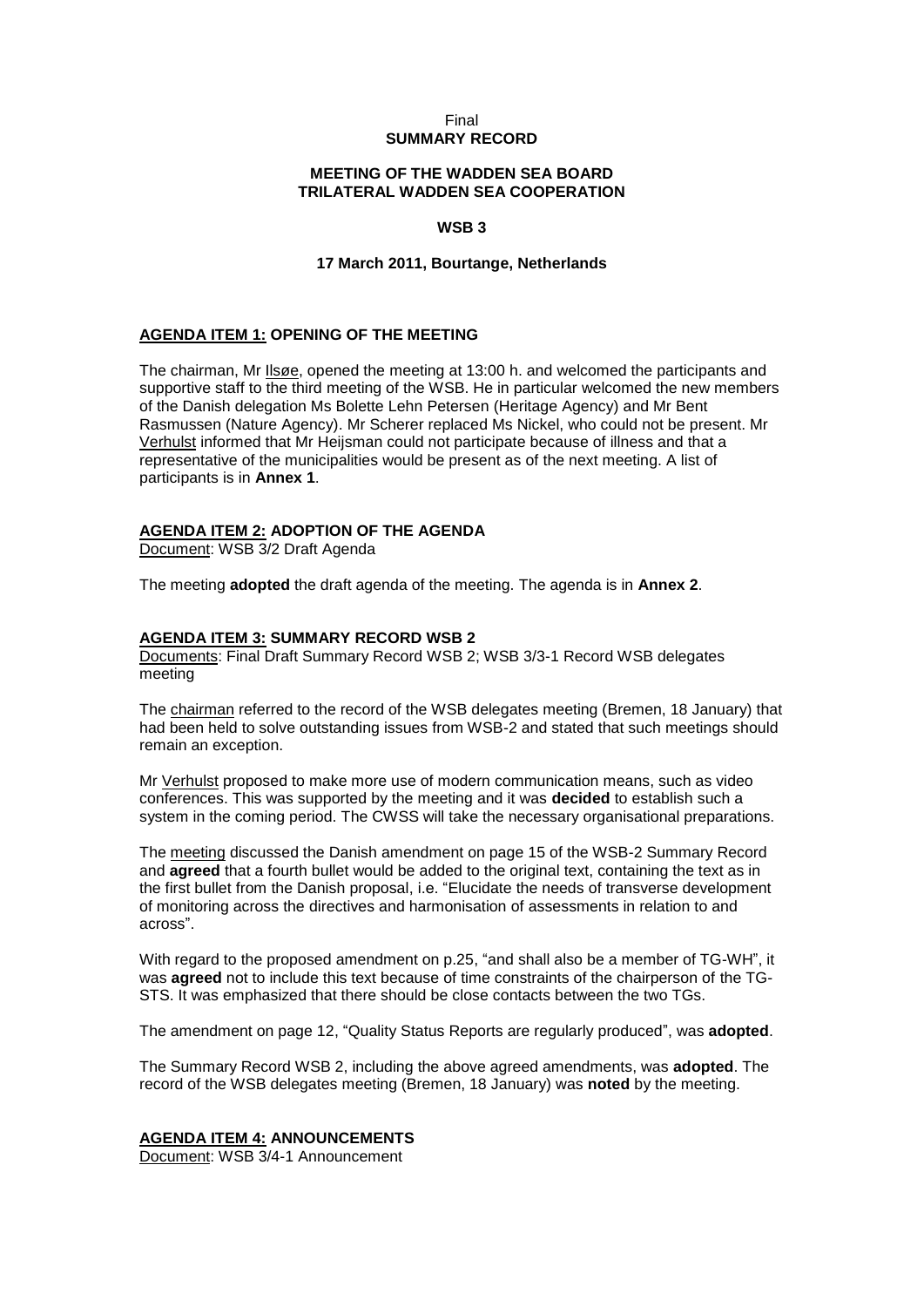Mr Verhulst informed that the new Dutch government had decided to meet its international obligations but with less money. He would inform the WSB as soon as possible about the consequences for the trilateral work. He furthermore congratulated the National Park Authority Lower Saxony for realising its extensions and finally announced that in the future one of the members of the Dutch delegation might be chosen from the municipal level.

Ms Hedtkamp informed that, after a restructuring of the directorate Nature Conservation and Sustainable Use of Natural Resources within the BMU, the trilateral Wadden Sea cooperation is now part of the division N I 2 "Habitat protection, N2000 and marine nature conservation". This division is also responsible for the biodiversity aspects of the MSFD. She also informed that the printed version of the Ministerial Declaration is nearly finished and that copies will be sent out within the next days. The Wadden Sea Plan 2010 will be printed soon. All documents are available on the CWSS website.

Mr Hebbelmann informed that the extended area of the National Park Lower Saxony (see doc WSB 3/4-1) would be integrated into the Wadden Sea Area and that a proposal to this extent would be submitted to the next WSB meeting. The extension will also be proposed for WH designation. He furthermore informed that the National Park Lower Saxony would celebrate its 25 years anniversary on 7 May in Cuxhaven and that invitations would be sent out soon.

Mr Lange informed that after the February elections, the SPD now had an absolute majority in Hamburg. The new mayor is Mr Olaf Scholz. The head of the senat for city planning and environment will be Ms Jutta Blankau.

Mr Frederiksen informed that the next Wadden Sea Conference and Minister Council meeting had been set for 17-19 March 2013, in Tønder. An outline for the program, as well as a preliminary draft agenda would be submitted to WSB-4.He furthermore announced that the workshop on the trilateral cultural and landscape heritage would be held 11-12 May, in Ribe.

Mr Rasmussen informed that the WFD hearing process had almost been finalized. He also informed that the environment minister had decided to postpone the nitrogen reduction targets until 2027.

Mr Christensen informed that KIMO had done an inventory of 57 container vessels in the Rotterdam harbor. It was found that 46% of the containers were not lashed appropriately and that 63% of the containers had not the right weight. KIMO has taken initiative to raise the matter with the responsible ministers in countries with KIMO membership.

Mr Friis-Hauge informed that the WSF is now a non-profit society. The bylaws and the executive committee had been agreed upon on 11 February 2011 and had today received formal approval. A work contract with the staff would be signed, valid as of 1 April 2011.

Mr Rösner informed, that in three cases of large scale impact planning in or close to the German Wadden Sea compromises with the Nature NGOs had been found regarding a wind farm cable corridor in the Schleswig-Holstein Wadden Sea and the wind farms at "Nordergründe" and "Riffgat offshore the Lower Saxony Wadden Sea.

The secretary announced that the QSR synthesis report had been published on the CWSS website. A hard copy would be printed soon. He also informed about a letter from the National Park Banc d´Arguin with an invitation for a visit. He suggested waiting for the outcome of the evaluation of the WAMER project and the information from the Flyway workshop before discussing next steps.

The meeting **noted** the information.

## **AGENDA ITEM 5: RULES OF PROCEDURE**

Documents: WSB 3/5/1 Rules of Procedure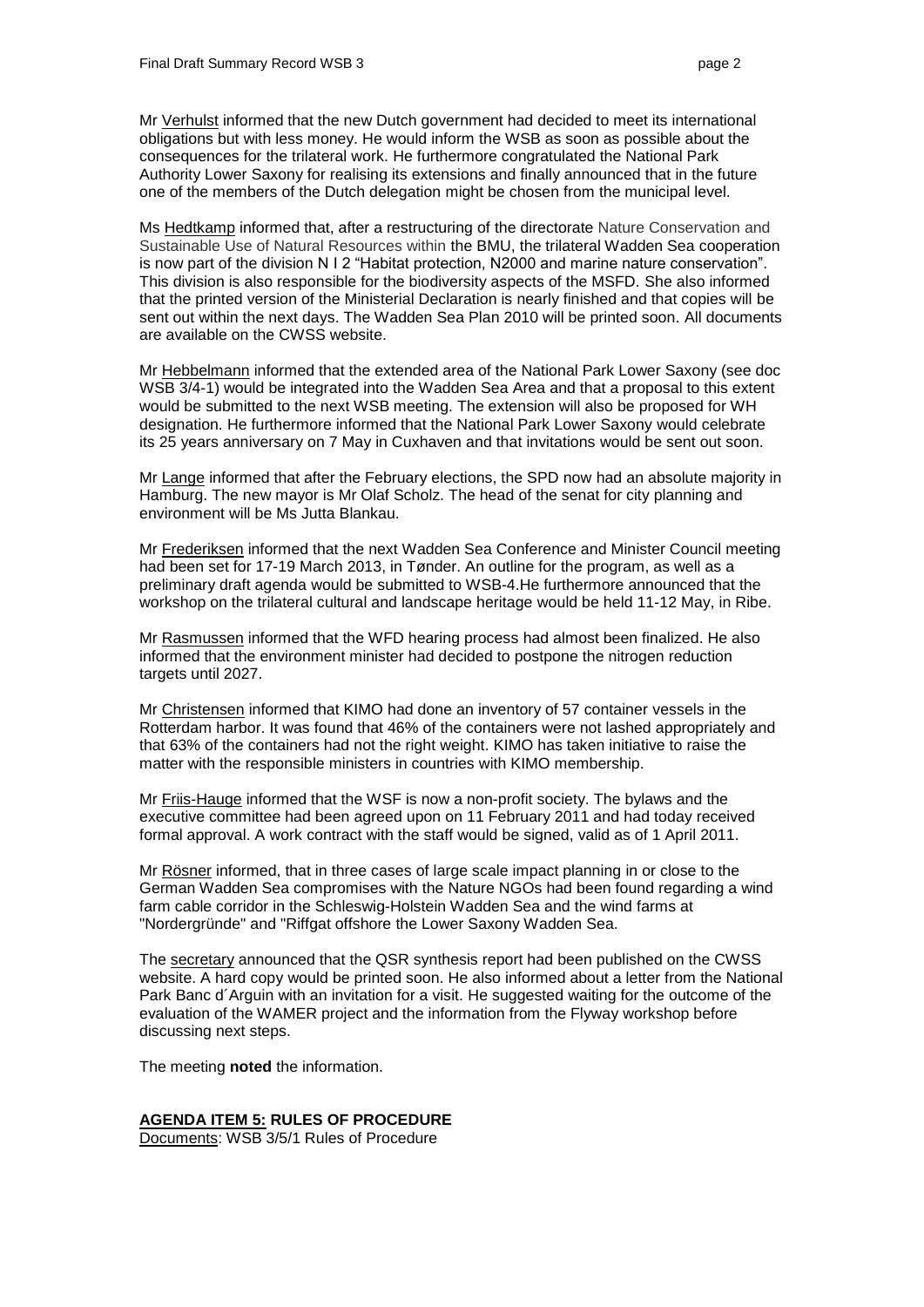The proposed amendments to the Rules of Procedure and Financial Regulations were **adopted**. The evaluation of the Rules of Procedure agreed at WSB 1 will be postponed until WSB 5.

## **AGENDA ITEM 6: BUSINESS PLAN 2010 – 13**

## **6.1 Business Plan**

Documents: WSB 3/6/1-1 Business Plan (track, clean, financial implications); WSB 3/6/1-2 Progress Report TGs

## Re. Business Plan 2010 - 13

The Final Draft Business Plan 2010 – 13 was **adopted** taking account of the comment to the action relating to the investigation of the designation of the Wadden Sea as a sub-region of the Marine Strategy Framework Directive (MSFD), page 4 that the Dutch government is not intending such a designation, but has expressed its willingness to cooperate on the contents of the implementation of the MSFD to learn from the experiences of the others.

The CWSS will present the amended rolling Business Plan for the remaining period (2012/13) in conjunction with a performance report at WSB 4.

As regards the financial implications of the  $CO<sub>2</sub>$  neutrality project and the fishery project, as indicated by the secretariat, being the two projects with an uncertainty in financing, the following was **agreed**:

- 1. *Re. CO<sup>2</sup> Neutral Review Project*. The Federal Ministry for the Environment intends to investigate project financing possibilities for 2012; The Dutch delegation offered to deliver capacity and expertise but stated that it could not provide financial support. The Danish delegation stated that this project had low trilateral and financial priority. After possible approval of the funding, the CWSS will, in cooperation with the WSF secretariat, assign an independent consultant for such a project on the basis of an approved briefing by the parties.
- 2. *Re. Study Sustainable Fisheries Wadden Sea*. Both Germany and the Netherlands emphasized the need for such a study, which however needs more thoughts about the objective and outcomes. Germany indicated its willingness to finance its share of such a study, provided equal contributions by the other parties. The Dutch delegation stated that it would try to find financial support. Denmark made clear that it could currently not commit itself to such a project but that it was willing to investigate possibilities. As a first step the CWSS was **instructed** to elaborate a briefing for the possible assignment of an external consultant in consultation with designated contact points and clarify the outstanding financial aspects. The Wadden Sea Forum announced that it is preparing a workshop on fisheries to be held in autumn 2011.

As regards the elaboration of a Goose Management Plan it was **agreed** that the further work must build on the WSF guidance document. This document did not provide a detailed answer to the legal and management implementation of the recommendations including the tasks of the authorities. A precondition for the implementation of §14 SD is therefore to define the legal and management tasks of the competent authorities in the next steps:

- 1. Review the legal and management implementation of the recommendations of the WSF guidance document including the compensation measures.
- 2. On the basis hereof elaborate the Terms of Reference for the elaboration of a draft management plan, for discussion by WSB 4.

The review shall be elaborated by the WSF secretariat in cooperation with CWSS. The WSF Chairman Mr Preben Friis-Hauge made it clear that in order for the WSF Secretariat to be able to carry out this assignment they would have to rely on cooperation/inputs from relevant authorities.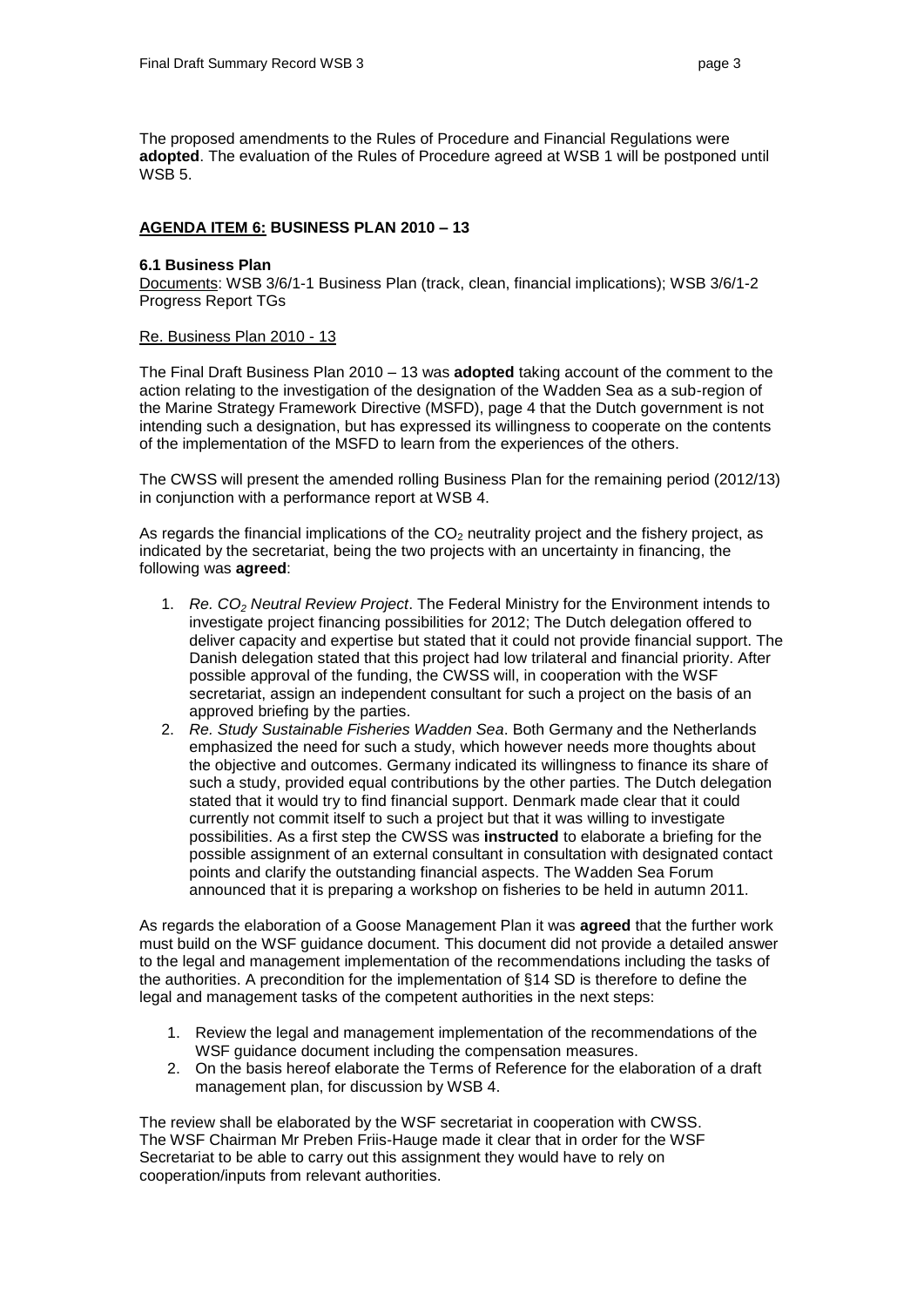The Summary Record and decision of WSB 2 remain valid and this is only a pragmatic first step to save time and furthermore this compromise is no precedent for future tackling of the goose management issue.

#### Re. Report Task Groups

The meeting **noted** the progress reports of the Task Groups (TGs).

In order to meet the concerns of the WSB with regard to the progress of the work it was **agreed** to

- 1. Instruct the TGs to deliver, by 15 June 2011 at the latest, a work plan until the 2013 Wadden Sea Conference which will include the objective(s) and the type of product to be realised, delivery to whom, timeframe including delivery to the WSBs and the budget aspects; work plans should be kept very short, and simple in order to avoid any unnecessary work. The work plans should be consulted in the WSB e.g. via a video conference before summer 2011. The consultation will be organized by the CWSS under the responsibility of the chair.
- 2. Request the Danish chairmanship together with the CWSS to deliver a first preliminary agenda for the 2013 Wadden Sea Conference including an outline for a program until WSB 4.

The participation of Mr Rösner in the TG-C was **approved** pending Danish consultation and support.

The recommendation of TG-M to include the CWSS as an observer in the MFSD Coordination Group, as recommended in the High Level Review (recommendation 21), was **approved**, pending Danish consultation and support.

## **6.2 Annual Work Plan CWSS 2011**

Document: WSB 3/6/2 Annual Work Plan

The Annual Work Plan of the CWSS was **noted,** as it was concluded that it is one of the tasks of the secretary to manage this. Denmark noted that the future work plan ought to be more specific on activities compared to the business plan.

## **6.3 CWSS Budget**

Document: WSB 3/6/3-1 Budget CWSS; WSB 3/6/3-2 Project Finances

## Budget CWSS

Germany **approved** of the annual budget 2012 for the CWSS of € 223,200 per contracting party. The Netherlands indicated that this would depend on the budget for international work but that it could not adopt the budget for 2012.

It was **agreed** to note the draft budget 2012 and the indicative budget 2013-14 and to finalize the discussions at WSB 4.

## Project Finances CWSS

It was **agreed** to endorse the overview of ongoing and planned projects and to **instruct** the secretary to present in future the core budget and project budget simultaneously.

## **AGENDA ITEM 7: COMMUNICATION STRATEGY**

The outcome in terms of main messages of the interactive session on identifying the main key target groups and respective key messages to be communicated is in **Annex 3**.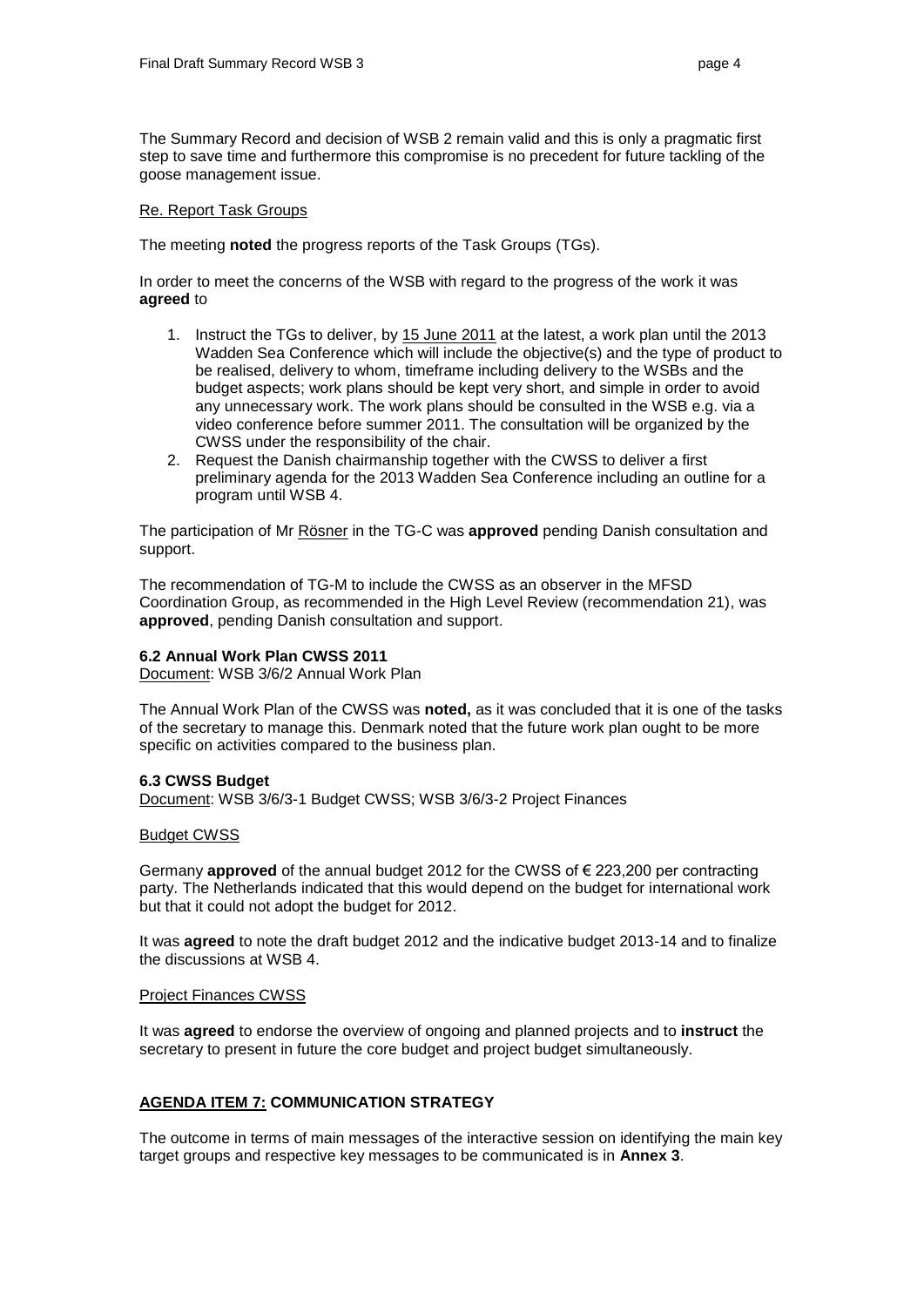The outcome will be a basis for drafting the briefing for calling for tenders for a communication agency to develop a draft Communication Strategy and input to the drafting process. The draft briefing will be circulated prior to calling for tenders. It is the aim to adopt the Communication Strategy at WSB 4.

## **AGENDA ITEM 8: WADDEN SEA FORUM**

The members of the Wadden Sea Board **welcomed** the establishment of the Wadden Sea Forum (WSF) as a non-profit society under German law.

In accordance with § 45 of the Sylt Declaration, the parties of the Trilateral Wadden Sea Cooperation (TWSC) will each continue to contribute to the secretariat of the WSF of annually  $\epsilon$  10,000 for the period 2011 – 13. The WSF secretariat will continue to be located at the CWSS and the housing costs and other overhead costs be paid by the CWSS.

Due to budget regulations in Germany it is not possible for Germany to make a binding commitment. Rather, the possibility of granting support for projects of the WSF must be reviewed on a case-by-case basis for each project.

## **AGENDA ITEM 9: WADDEN SEA WORLD HERITAGE**

Documents: WSB 2/9/1 Progress Report World Heritage

In commenting on the note and in particular on the foundation proposal, there was common understanding that the responsibility for the Wadden Sea World Heritage should rest with the state parties. Furthermore, the feasibility study should also draw on international experiences including the relation with and possible consequences for the TWSC.

The meeting **agreed** to

- 1. Note the information
- 2. Approve of the establishment of the committee to investigate the establishment of a Wadden Sea World Heritage Foundation; the Netherlands together with the secretary will initiate the initiative.

## **AGENDA ITEM 10: SCIENTIFIC COOPERATION**

Mr Pavel Kabat, chairman of the Dutch Wadden Academy, presented the activities of the Academy with regard to the development of a trilateral integrated knowledge agenda and the scientific symposium 2012. He offered the general support of the Academy to the trilateral cooperation in terms of scientific advice. He emphasized the intention of the Wadden Academy to embed its trilateral activities in the structure and agenda of the trilateral cooperation, and in this respect thanked the CWSS for its generous support and good cooperation.

The meeting **welcomed** the information presented.

## **AGENDA ITEM 11: REPORT CWSS**

Document: WSB 2/11/1 Report CWSS

The meeting **noted** the progress report on developments since the last meeting of the WSB.

## **AGENDA ITEM 12: NEXT MEETING**

**WSB 4** will be held at the secretariat on **3 November 2011** and commence at 9:00 h.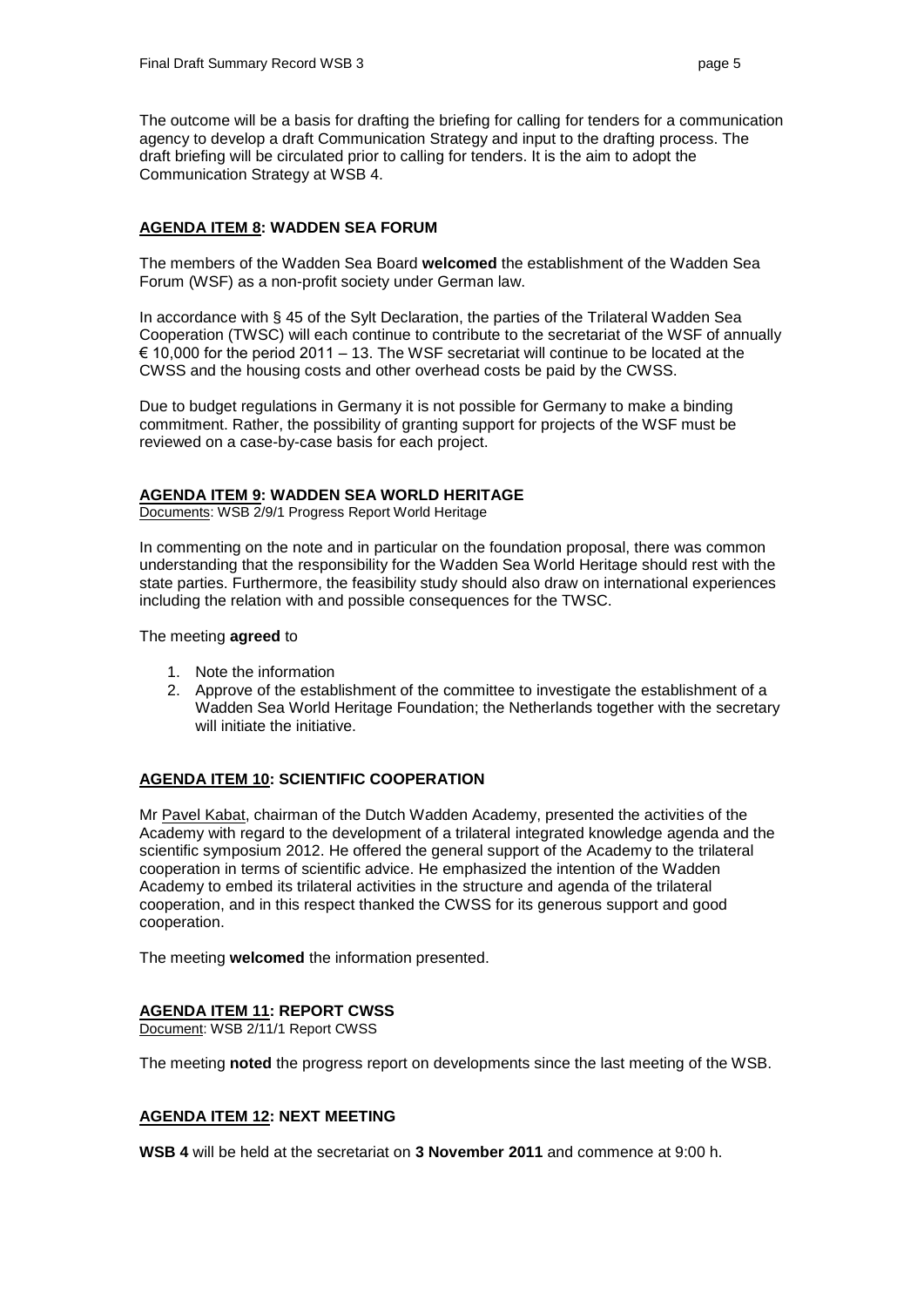# **AGENDA ITEM 13: ANY OTHER BUSINESS**

The meeting **agreed** to send a letter of thanks to the chairpersons of the "old" trilateral groups.

## **AGENDA ITEM 14: CLOSING**

The chairman thanked the participants for a very pleasant meeting and constructive discussions, and closed the meeting at app. 19:30 h.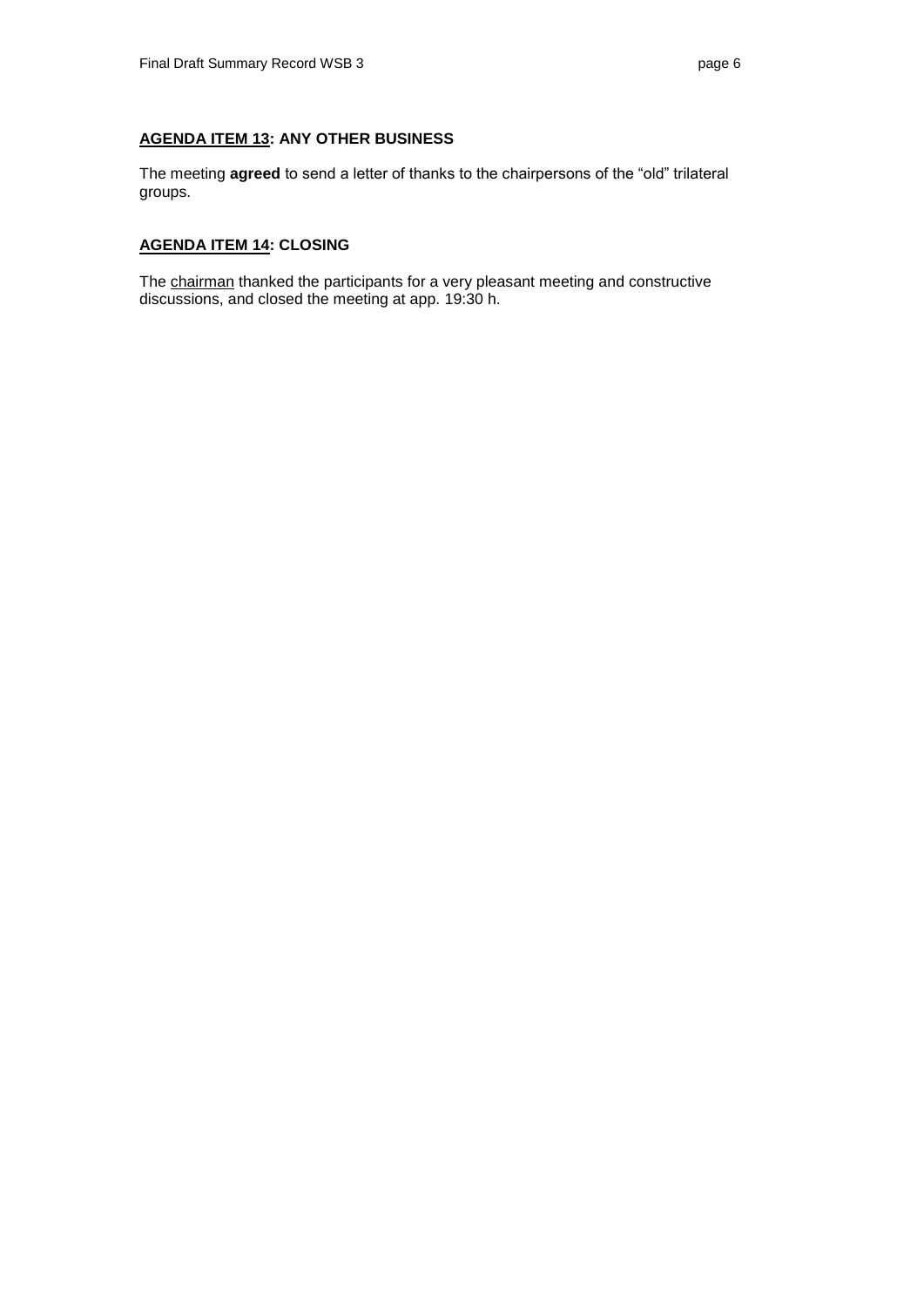## **ANNEX 1**

## **Participants WSB 3**

| Mr Peter IIsøe                                  |                                               |
|-------------------------------------------------|-----------------------------------------------|
| Chairman                                        |                                               |
| Deputy Director General                         |                                               |
| Nature Agency                                   |                                               |
| Ministry of the Environment                     |                                               |
| Skovridervej 3,                                 |                                               |
| DK - 6510 Gram                                  |                                               |
| Phone: +45 72 54 36 20                          |                                               |
| Mobile: +45 23 20 72 42                         |                                               |
| E-mail: pil@nst.dk                              |                                               |
| <b>Denmark</b>                                  |                                               |
| Mr John Frederiksen                             | <b>Mr Bent Rasmussen</b>                      |
| <b>Head of Delegation</b>                       | <b>Chief Forester</b>                         |
| Chief Advisor                                   | Nature Agency                                 |
| Ministry of the Environment                     | Skovridervej 3,                               |
| Nature Agency                                   | DK - 6510 Gram                                |
|                                                 | Phone: +45 73 51 44 66                        |
| Sorsigvej 35                                    |                                               |
| DK - 6760 Ribe                                  | Mobile: +45 22 59 38 05                       |
| Phone: +45 72 54 36 59                          | E-mail: brasm@nst.dk                          |
| Mobile: +45 22 83 05 02                         |                                               |
| E-mail: jobfr@nst.dk                            |                                               |
| <b>Mr Thomas Holst Christensen</b>              | <b>Ms Bolette Lehn Petersen</b>               |
| <b>Head of Secretariat</b>                      | Heritage Agency                               |
| Municipal Wadden Sea Secretariat                | Ministry of Culture                           |
| Torvegade 74                                    | H.C. Andersens Boulevard 2                    |
| DK - 6700 Esbjerg                               | DK - 1553 København K                         |
| Phone: +45 76 16 13 25                          | Phone: +45 33 74 52 44                        |
| Mobile: +45 21 77 77 22                         | Mobile: +45 22 76 07 19                       |
| E-mail: thc@esbjergkommune.dk                   | Email: blehnp@kulturarv.dk                    |
| <b>Netherlands</b>                              |                                               |
| Mr Jaap Verhulst                                | <b>Ms Tineke Schokker-Strampel</b>            |
| Head of Delegation                              | <b>Head of Delegation</b>                     |
| <b>Director Department North</b>                | Deputy Province of Fryslân                    |
| Ministry of Economic Affairs, Agriculture and   | Dutch Wadden Sea Provinces                    |
| Innovation                                      | PO Box 20120                                  |
| PO Box 30032                                    | NL - 8900 HM Leeuwarden                       |
| NL - 9700 RM Groningen                          | Phone: +31 58 292 5850                        |
| Phone: +31 (0) 50 - 599 2331                    | Mobile: +31 6 50 65 0733                      |
| Mobile: +31 (0) 6 - 525 259 10                  | E-mail: secr.gs.schokker@fryslan.nl           |
| E-mail: j2.verhulst@minlnv.nl                   |                                               |
| Germany                                         |                                               |
| Mr Bernd Scherer                                | Mr Holger Lange                               |
| Deputy Director General                         | Director General for Nature Resources and     |
| Department for Water Management, Marine and     | Conservancy                                   |
| <b>Coastal Protection</b>                       | Ministry of Urban Development and Environment |
| Ministry of Agriculture, Environment and Rural  | Free and Hanseatic City of Hamburg            |
|                                                 | Stadthausbrücke 8                             |
| Areas of the State of Schleswig-Holstein        |                                               |
| Mercatorstrasse 3                               | D - 20355 Hamburg                             |
| D - 24106 Kiel                                  | Phone: +49 40 42840 2420                      |
| Phone: +49 431 988 7288                         | Mobile: +49 177 676 9735                      |
| Mobile: +49 175 585 7418                        | E-mail: holger.lange@bsu.hamburg.de           |
| E-mail: bernd.scherer@mlur.landsh.de            |                                               |
| Mr Hubertus Hebbelmann                          |                                               |
| Ministry for Environment and Climate Protection |                                               |
| Niedersachsen                                   |                                               |
| PO Box 4107                                     |                                               |
| D - 30041 Hannover                              |                                               |
| Phone: +49 511 120 3382                         |                                               |
| Mobile: +49 177 899 5055                        |                                               |
| E-mail:                                         |                                               |
| hubertus.hebbelmann@mu.niedersachsen.de         |                                               |
|                                                 |                                               |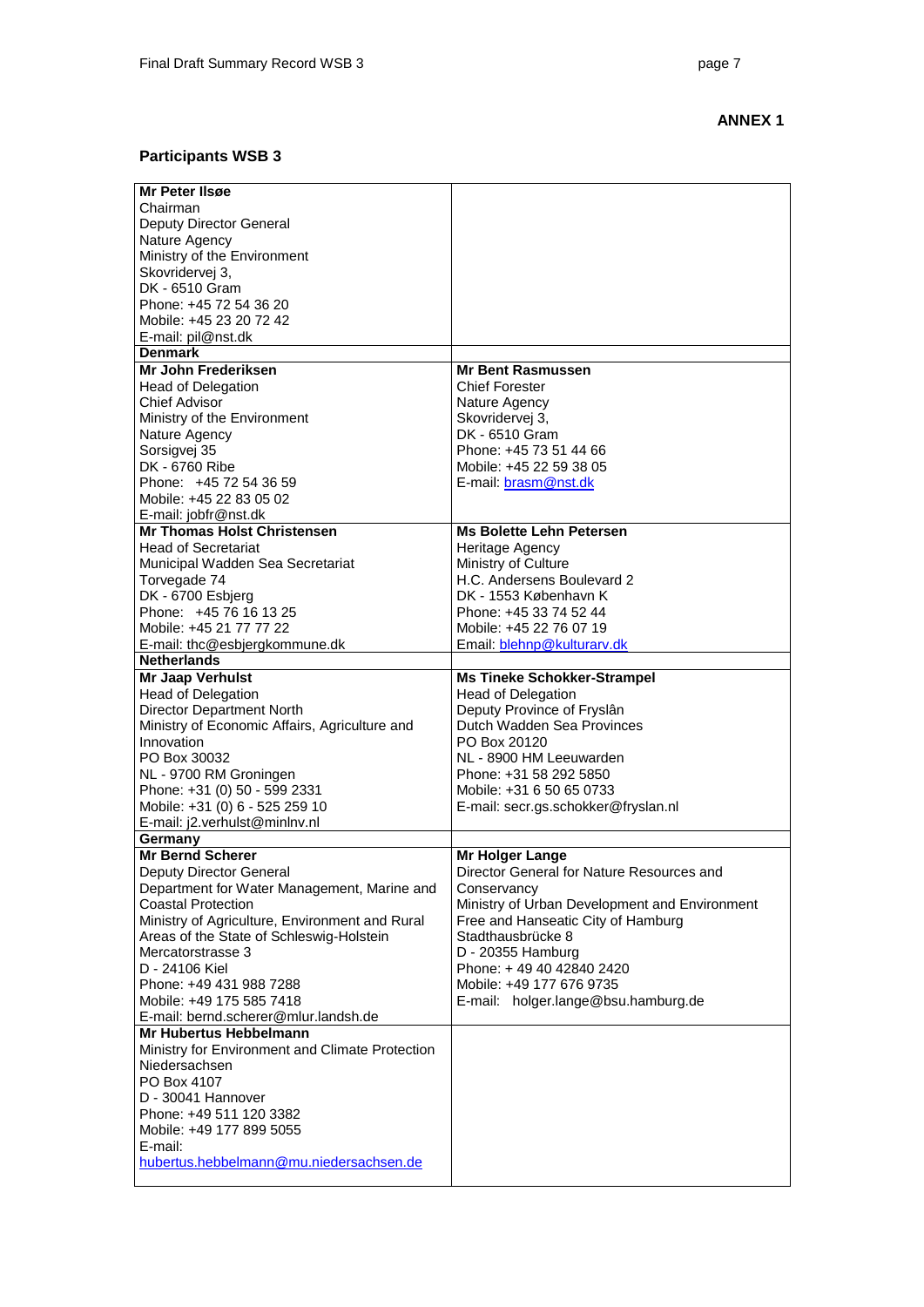| <b>Advisors</b>            |                                     |
|----------------------------|-------------------------------------|
| Mr Hans-Ulrich Rösner      | Mr Herman Verheii                   |
| Wadden Sea Team            | Wadden Sea Team                     |
| WWF - Wadden Sea Office    | <b>Wadden Society</b>               |
| Hafenstraße 3              | PO Box 90                           |
| D - 25813 Husum            | NL - 8860 AB Harlingen              |
| Phone: +49 4841 66 85 51   | Phone: +31 51 749 3640              |
| Mobile: +49 151 122 90 848 | Mobile: +31 6 13 54 9964            |
| E-mail: wwf.husumr@mac.com | E-mail: verheij@waddenvereniging.nl |
| Mr Preben Friis-Hauge      |                                     |
| Chairman WSF               |                                     |
| Soendergade 18             |                                     |
| DK - 6862 Tistrup          |                                     |
| Mobile: +45 60 21 45 44    |                                     |
| E-mail: prfh@varde.dk      |                                     |
| <b>Secretariat</b>         |                                     |
| Jens Enemark, secretary    |                                     |
| Folkert de Jong            |                                     |
| <b>Harald Marencic</b>     |                                     |
| Natalya Dozdrovich         |                                     |

## **Supporting Staff**

| <b>Ms Stefanie Hedtkamp</b>                  | Mr Klaus Janke                                       |  |
|----------------------------------------------|------------------------------------------------------|--|
| Bundesministerium für Umwelt,                | Ministry of Urban Development and Environment        |  |
| Naturschutz und Reaktorsicherheit            | Free and Hanseatic City of Hamburg                   |  |
| Arbeitsgruppe N   2                          | Stadthausbrücke 8                                    |  |
| Robert-Schuman-Platz 3                       | D - 20355 Hamburg                                    |  |
| D - 53175 Bonn                               | Phone: +49 40428403392                               |  |
| Phone: +49 (0) 22899 305 2629                | E-mail: klaus.janke@bsu.hamburg.de                   |  |
| E-mail: stefanie.hedtkamp@bmu.bund.de        |                                                      |  |
| <b>Mr Hubert Farke</b>                       | <b>Ms Britta Diederichs</b>                          |  |
| Nationalparkverwaltung Niedersächsisches     | Ministerium für Landwirtschaft, Umwelt und ländliche |  |
| Wattenmeer                                   | Räume des Landes Schleswig-Holstein                  |  |
| Virchwostr, 1                                | Abt. 4 Wasserwirtschaft, mariner Naturschutz         |  |
| D - 26382 Wilhelmshaven                      | Referat 43 Meeresschutz und Nationalpark             |  |
| Phone: +49 4421911281                        | Mercatorstrasse 3                                    |  |
| E-mail: hubert.farke@nlpv-                   | D - 24106 Kiel                                       |  |
| wattenmeer.niedersachsen.de                  | phone: +49 (0) 431-988-7196                          |  |
|                                              | +49 (0) 431-988-66 7196<br>fax:                      |  |
|                                              | britta.diederichs@mlur.landsh.de<br>e-mail:          |  |
|                                              |                                                      |  |
| <b>Mr Bernard Baerends</b>                   | Mr Jan Theo IJnsen                                   |  |
| Ministry of Economic Affairs, Agricultureand | Ministry of Infrastructure and Environment,          |  |
| Innovation                                   | Directorate- General for Public Works and Water      |  |
| Department North                             | Management                                           |  |
| Postbus 30032                                | Office Noord-Nederland                               |  |
| NL - 9700 RM Groningen                       | Postbus 2301                                         |  |
| Phone: +31 (0)64 85860 58                    | NL - 8911 JH Leeuwarden                              |  |
| E-mail: b.baerends@minlny.nl                 | Phone: +31 (0) 58 2344 134                           |  |
|                                              | Mobile: +31(0)61 5005 632                            |  |
|                                              | E-mail: jan-theo.ijnsen@rws.nl                       |  |
| <b>Mr Manfred Vollmer</b>                    |                                                      |  |
| Wadden Sea Forum                             |                                                      |  |
| Virchowstr. 1                                |                                                      |  |
| D - 26382 Wilhelmshaven                      |                                                      |  |
| Phone: +49 4421 9108 18                      |                                                      |  |
| Fax: +49 4421 910830                         |                                                      |  |
| E-mail: vollmer@waddensea-forum.org          |                                                      |  |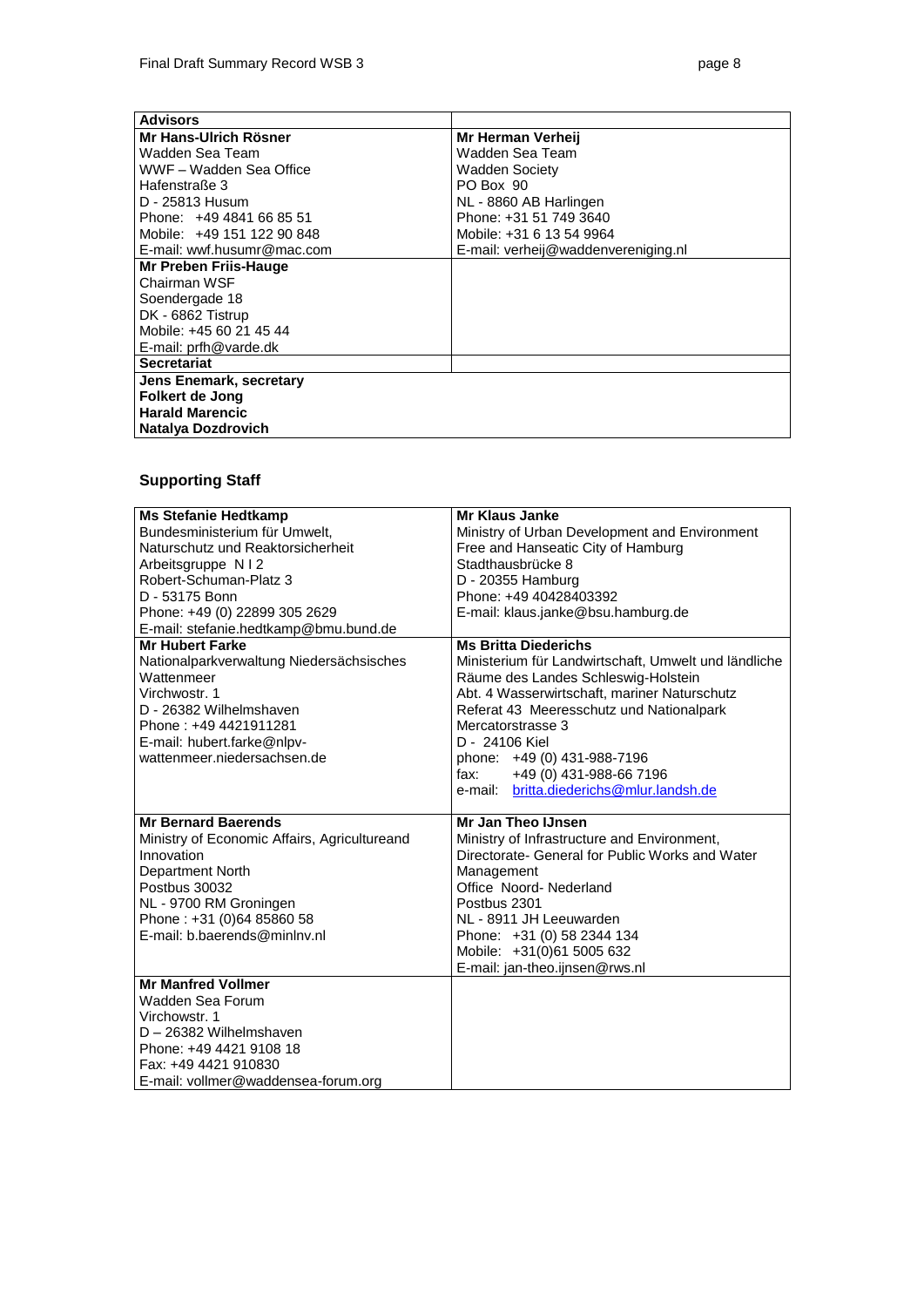## **ANNEX 2**

## **AGENDA MEETING OF THE WADDEN SEA BOARD TRILATERAL WADDEN SEA COOPERATION WSB 3 17 March 2011 BOURTANGE**

- 1. Opening of the Meeting
- 2. Adoption of the Agenda
- 3. Summary Record WSB 2
- 4. Announcements
- 5. Rules of Procedure
- 6. Business Plan 2010 13
- 6.1 Business Plan
- 6.2 Annual Work Plan CWSS 2011
- 6.3 CWSS Budget
- 7. Communication Strategy
- 8. Wadden Sea Forum
- 9. Wadden Sea World Heritage
- 10. Scientific Cooperation
- 11. Report CWSS
- 12. Next Meeting
- 13. Any Other Business
- 14. Closing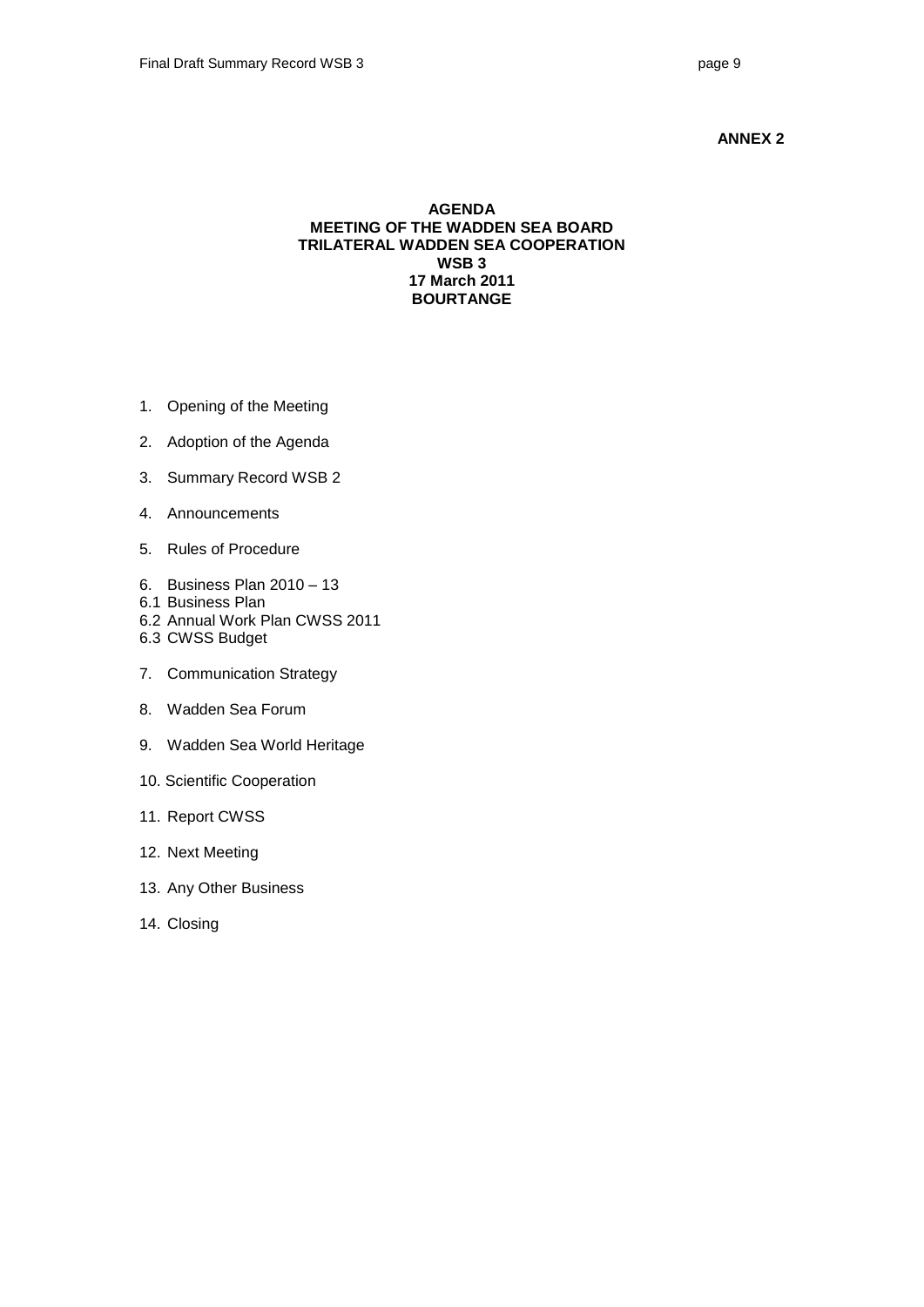## **ANNEX 3**

## **Developing a Trilateral Communication Strategy**

The CWSS communication officer, Ms. Drozdovych, presented the project outline for the preparation of a Communication Strategy as approved at the WSB 2 (document WSB-2/6/1). The project proposal had been prepared by the secretariat based on the 2010 Joint Declaration (3.e) and the Trilateral Strategy 2010 – 2016 (Objective 5: Public Support for the Protection of the Wadden Sea).

The essential elements for the communication strategy are:

- Elaborated review of communication activities
- Objectives
- Target Audiences: primary and secondary<br>• Key Messages
- Key Messages
- Communication channels and tools
- Resources: finances, people
- Planning: defining possible communication highlights, timing of activities
- Assessment of communication activities

During an interactive session, the WSB 3 provided input to the following strategy with regard to the definition of the most relevant target groups and the main messages which should be communicated to them. The table below presents the input of the participants (first columns) and its further interpretation. The main target audiences were defined during the interactive session. The key messages were elaborated into three groups after the session.

## **Target Groups**

The interactive session has demonstrated that the participants consider national and regional authorities to be of the highest priority. Moreover, the authorities were considered to be an internal audience:

- National governments and administrations,
- National Wadden Sea administrations,
- Local authorities and municipalities.

Among others and with generally lower prioritization that were mentioned were inhabitants and the EU/international level, as well as partners and stakeholders of the cooperation. The least important group was general public and research society. Media and multipliers should also be addressed but were regarded mainly as a communication channel rather than a separate target group.

## **Main Messages**

The table presents an overview of all the key messages that were written by the participants. As the result of the session three main communication directions (dimensions) were identified that could be condensed (but not limited to) to the following statements:

- TWSC is a role model of successful international cooperation,
- TWSC stands for nature protection,
- TWSC has high political and economic relevance.

| Trilateral Wadden Sea Cooperation (is, aims,<br>does)                   | <b>Dimensions</b>         |
|-------------------------------------------------------------------------|---------------------------|
| Commitment for cooperation                                              |                           |
| Can provide the basis for decision making                               |                           |
| Transboundary protection, management since over<br>30 years, role model | International cooperation |
| TMAP, WSP, QSR                                                          |                           |